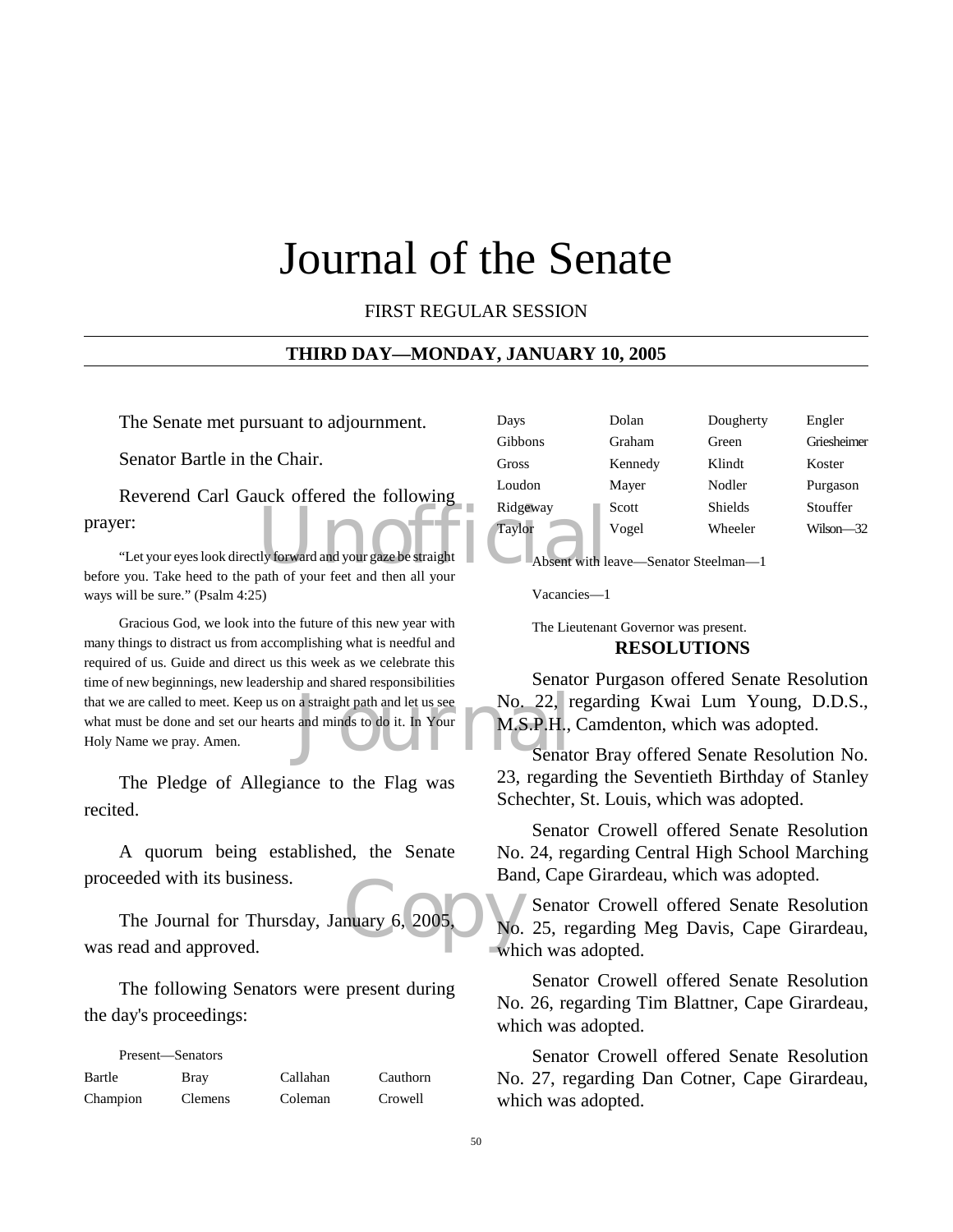Senator Crowell offered Senate Resolution No. 28, regarding George Foster, Cape Girardeau, which was adopted.

Senator Crowell offered Senate Resolution No. 29, regarding Tom Meyer, Cape Girardeau, which was adopted.

Senator Crowell offered Senate Resolution No. 30, regarding Doug Richards, Cape Girardeau, which was adopted.

Senator Crowell offered Senate Resolution No. 31, regarding Jim Watkins, Cape Girardeau, which was adopted.

Senator Green offered Senate Resolution No. 32, regarding Karen McKay, Florissant, which was adopted.

#### **MESSAGES FROM THE HOUSE**

FRICAL THE HOUSE<br>
Sages were received from<br>
The House of Repressages were received from<br>
Pledge of Allegi The following messages were received from the House of Representatives through its Chief Clerk:

Mr. President: I am instructed by the House of Representatives to inform the Senate that the House has taken up and adopted **SCR 1**.

Also,

Seining and adopted SCR 1.<br>
Also,<br>
Mr. President: I am instructed by the House of Introduced Moore, Behnen, Hobbs, Hunter, Henke, Villa, Harris 23, LeVota, Johnson 61, Wright-Jones, and Young. Representatives to inform the Senate that the following Representatives have been appointed to act with a like committee from the Senate pursuant to **SCR 1**. Representatives Baker 123, Chinn, Nance, Cunningham 145, Phillips, Roark, Icet, Harris 23, LeVota, Johnson 61, Wright-Jones, and Young.

Senator Shields moved that the Senate recess until 1:15 p.m. and the Senators repair to the south steps of the Capitol where they will meet the House of Representatives in Joint Session to witness the inauguration of the newly elected Governor, Matt Blunt, and receive his message, which motion prevailed.

#### **JOINT ASSEMBLY**

The Senate and the House of Representatives met in Joint Assembly on the steps of the Capitol and President Pro Tem Gibbons called the Joint Assembly to order.

Governor-elect Matt Blunt and Governor Bob Holden were conducted to their places on the Inaugural Platform by the Legislative Inaugural Committees of the 93rd General Assembly.

Welcome was extended by the Honorable Michael R. Gibbons, President Pro Tem of the Missouri Senate.

Presentation of Colors by the Joint Service Color Guard.

The Honorable Rod Jetton, Speaker of the House of Representatives, lead the audience in the Pledge of Allegiance to the Flag.

Mr. Neal E. Boyd, Cape Girardeau, sang the National Anthem.

The Invocation was offered by Monsignor Ted L. Wojcicki, President/Rector Kenrick-Glennon Seminary, St. Louis.

The House Inaugural Committee was introduced.

The Senate Inaugural Committee was introduced.

United States Senator Christopher S. Bond was introduced.

United States Senator Jim Talent was introduced.

Congressman Todd Akin was introduced.

Congressman Russ Carnahan was introduced.

Congressman Ike Skelton was introduced.

Congressman Sam Graves was introduced.

Congressman Roy Blunt was introduced.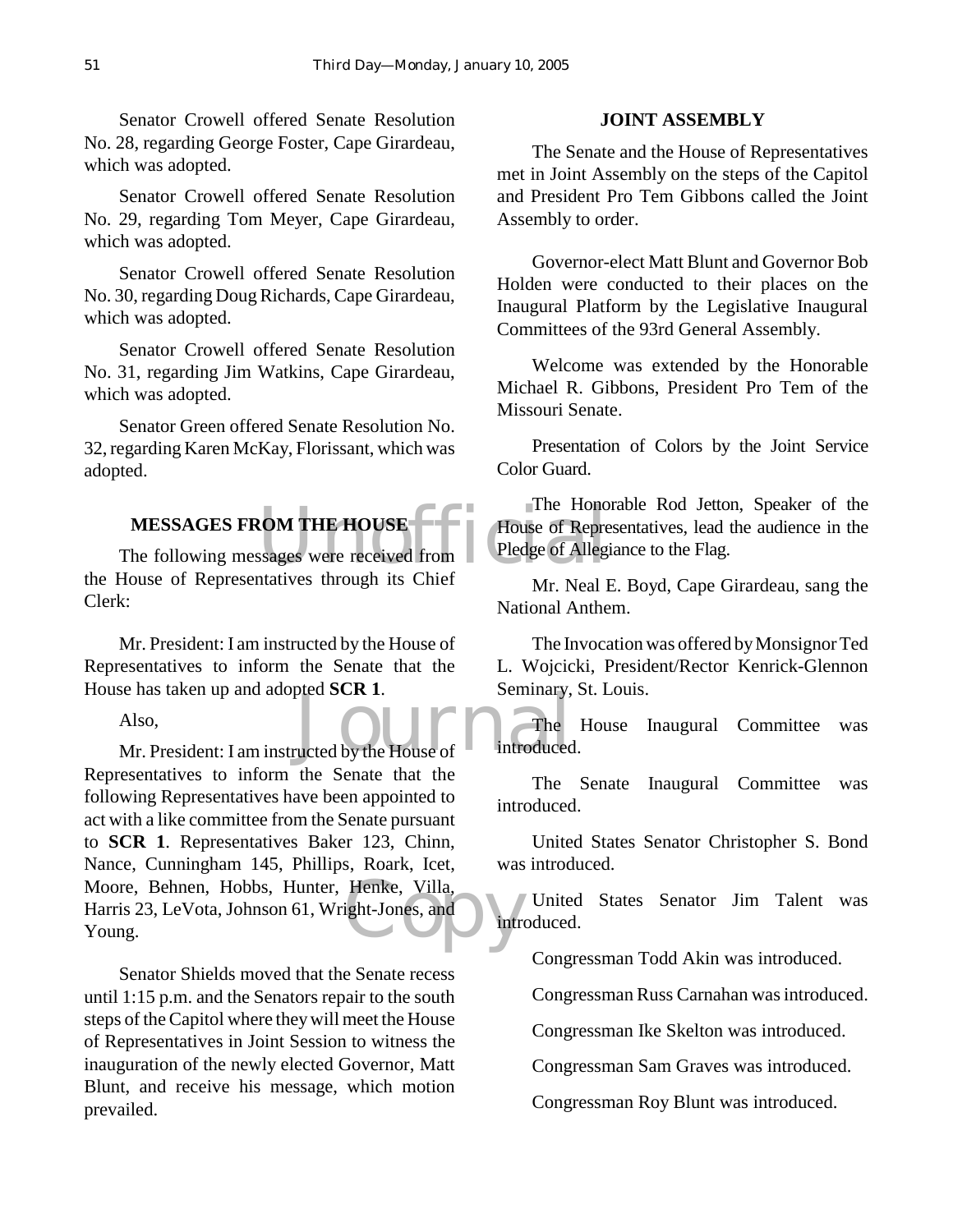Congresswoman Joann Emerson was introduced.

Congressman Kenny Hulshoff was introduced.

Outgoing Governor Bob Holden was introduced.

Outgoing First Lady Lori Holden was introduced.

The Chief Justice, Ronnie L. White, Judge Michael A. Wolff, Judge Laura Denvir Stith, Judge William Ray Price, Jr., Judge Richard B. Teitelman, Judge Stephen N. Limbaugh, Jr. and Judge Mary Rhodes Russell of the Missouri Supreme Court were introduced.

State Auditor Claire McCaskill was introduced.

U.S. Attorney General and former Missouri Governor John Ashcroft was introduced.

We must fulfi<br>
We must fulfi<br>
We must fulfi<br>
We must fulfi<br>
We must fulfi<br>
We must fulfi<br>
We must fulfi<br>
We must fulfi<br>
We must fulfi<br>
division. We must<br>
stered the oath of office to<br>
government. We can Judge Ronnie L. White, Chief Justice of the Supreme Court, administered the oath of office to Attorney General Jeremiah W. (Jay) Nixon.

The Honorable John W. Hearne, Attorney at Law, administered the oath of office to State Treasurer Sarah Steelman.

Figure 1. Chief Justice of the<br>
d the oath of office to<br>
that Missouries<br>
that Missouries<br>
people - not in Judge Ronnie L. White, Chief Justice of the Supreme Court, administered the oath of office to Secretary of State Robin Carnahan.

Judge Stephen N. Limbaugh, Jr., Judge of the Supreme Court, administered the oath of office to Lieutenant Governor Peter D. Kinder.

The Army National Guard Band performed "National Emblem".

dministered to<br>dge Limbaugh.<br>of the oath. The oath of office was administered to Governor-elect Matt Blunt by Judge Limbaugh. Immediately after administration of the oath, military honors were rendered to Governor Blunt with the firing of a nineteen gun salute by 135th Field Artillery, MOARNG, Sedalia, Missouri.

Governor Blunt delivered his Inaugural Address.

My fellow Missourians,

I am grateful for the confidence you have placed in me. I

sought this office knowing that the generous and able support of my fellow citizens would help me shoulder the many grave responsibilities that accompany the honor of leading this great state.

It will be my great purpose to lead Missouri in a new direction. I promised change in our state capitol. Missourians mandated change in both the tone and the priorities of our state government. Our shared desire for a future of great opportunity and achievement for every Missourian demands that we heed their counsel. Change begins today, at this hour, in this place.

We stand in the shadow of Jefferson who believed that a society founded upon the rule of law and liberty was dependent upon public education and the diffusion of knowledge. He correctly extolled the virtues of learning when he stated that, "No other sure foundation can be devised for the preservation of freedom and happiness."

Missouri's Constitution declares that education must be our first commitment. Even if we were not legally bound, we would be morally bound to serve the children of our state and the families who have placed their confidence in us.

We must fulfill this obligation. We must transcend partisan division. We must meet Jefferson's standard for enlightened government. We can no longer drift from the vision embraced by the Founders and our Constitution.

Working with your elected representatives, I will strive to ensure that every young Missourian has the education they deserve. Their future and our own depend upon it.

In the days ahead we must and will create an entrepreneurial climate where the spirit of free enterprise will flourish and aid the creation of good family supporting jobs. We must also remember that Missouri's future rests with the creativity and genius of the people - not in government programs.

Missourians deserve a government that promises no more than it can deliver and delivers everything it promises. Taxpayers deserve a government that harnesses technology to better serve the people. It is within our capacity to provide smaller and more responsible government.

In a government such as ours we have vigorous contests to determine who should lead. The recent election was no exception. Now we inaugurate a new government on a day that transcends any one individual or any one party.

Today, we begin the important task of working together to improve the lives of all Missourians. I commit all of my strength and energy to this good cause. As differing points of view compete, I encourage all to remember Jefferson's admonition that "every difference of opinion is not a difference of principle."

The government that we inaugurate today recommits itself to our shared principles. I stand before you today mindful of our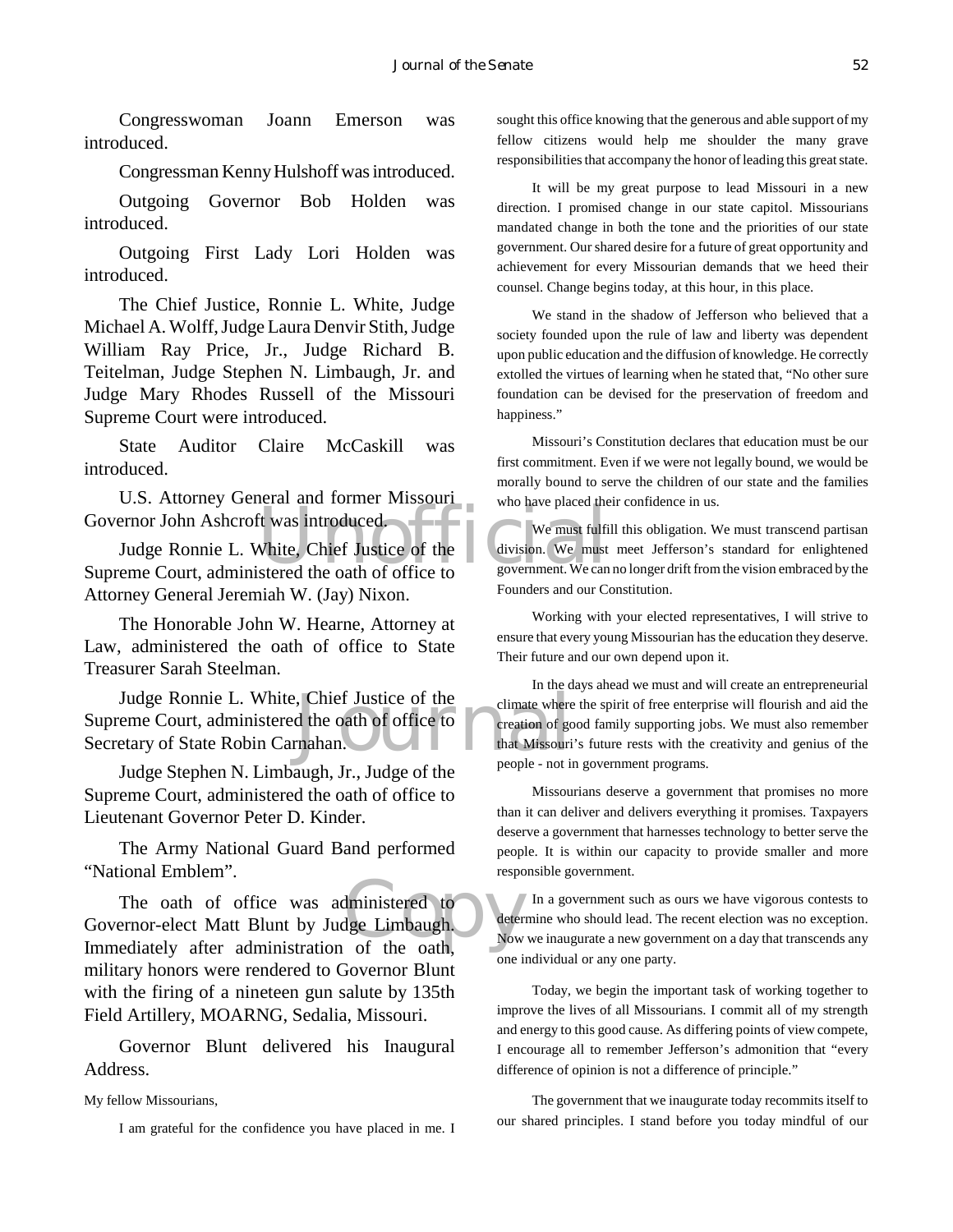shared aspiration for a government that better serves the people. We are united in our hope for a government that is frugal and wise. We remind ourselves that the values that spring from our soil and are cultivated in our homes and places of worship should be embraced rather than scorned.

The spirit and determination of the people to chart their own destiny is the greatest power for good in human affairs. The demands of the present must stand above the political habits of the past. When necessary, the needs of this hour have right to sweep aside the barriers that prevent Missourians from reaching their full potential.

We stand first among nations because of our hopefulness, our vision, and our desire for improvement. When we speak of the American dream, the dream that we describe centers not on the glories of the past, but on the possibilities of the future.

attack problems with the deliberation that accompanies this great<br>
responsibility and with the energy necessary to build a better<br>
Missouri Contract Contract President<br>
Missouri Contract President<br>
Missouri Contract Contra Over the next four years, we will be bold. We will be willing to experiment. We will not fear failure. We will bear setbacks with resolve and press forward with determined innovation. We will responsibility and with the energy necessary to build a better Missouri.

Missouri can lead America in solving many of the problems that challenge our country. Our workers are ready, eager and able to meet the tests of the global economy. Missouri's teachers are dedicated to preparing our young people for a future of opportunity.

overnment has fallen short, it the Senate<br>om, and above, the wisdom, use flash p<br>ople. Government is not the senator and the e of wisdom, nor the Creator We are fortunate to have many valuable resources at our disposal, but our greatest resource has been, is, and always will be our people. In the measure that state government has fallen short, it has done so by setting itself apart from, and above, the wisdom, common sense, and values of the people. Government is not the author of progress, nor the first source of wisdom, nor the Creator of our freedom, nor the wellspring of the values of faith, family and freedom that make America the greatest nation on earth. Government is the people's tool. It should be the servant, not the master.

commemorates the signing of the Louisiana Purchase. On this side,<br>
we are under the gaze of our third President whose vision secured<br>
the new territory and defined its character. From that territory,<br>
pioneers carved a sta A statue on the north side of our beautiful Capitol commemorates the signing of the Louisiana Purchase. On this side, we are under the gaze of our third President whose vision secured the new territory and defined its character. From that territory, and faith endure. We are the heirs of their labor. Let us also remember that we are guardians of their legacy.

I took the oath with my hand upon two Bibles. One is the Book I turn to each day. It will remind me of the solemn pledge I have made before God and my fellow citizens. The other is a Bible that Melanie and I will give to our son upon his birth. It will remind me that what we do today, tomorrow and across the next four years will help define the future opportunities of every Missouri child.

May God grant that in the days of prosperity and contentment,

He will fill our hearts with praise and that in moments of trial, we will remember to seek His aid.

Together, we will chart a new course for our state. With your prayers, encouragement and support, we will succeed. May God bless Missouri and the United States of America.

The Navy Fleet Band Support 135th Army Band, MOARNG played "Armed Forces on Parade (Service Medley)".

The Benediction was pronounced by Pastor Paul Brooks, Senior Pastor, First Baptist Church, Raytown, Missouri.

Retirement of the Colors by the Joint Service Color Guard.

The audience remained standing, and Governor Blunt and Mrs. Blunt were escorted from the platform by the Legislative Inaugural Committee.

President Pro Tem of the Senate, Senator Michael R. Gibbons, adjourned the Joint Session of the 93rd General Assembly.

#### **RECESS**

The time of recess having expired, the Senate was called to order by President Kinder.

Senator Shields requested unanimous consent of the Senate to allow family members and friends to use flash photography, which request was granted.

#### **RESOLUTIONS**

Senator Ridgeway offered Senate Resolution No. 33, regarding Andrew G. Palmer, Smithville, which was adopted.

Senator Ridgeway offered Senate Resolution No. 34, regarding Benjamin J. Augur, Smithville, which was adopted.

#### **MESSAGES FROM THE GOVERNOR**

The following messages were received from the Governor, reading of which was waived:

OFFICE OF THE GOVERNOR State of Missouri Jefferson City 65101 January 10, 2005

TO THE SENATE OF THE 93rd GENERAL ASSEMBLY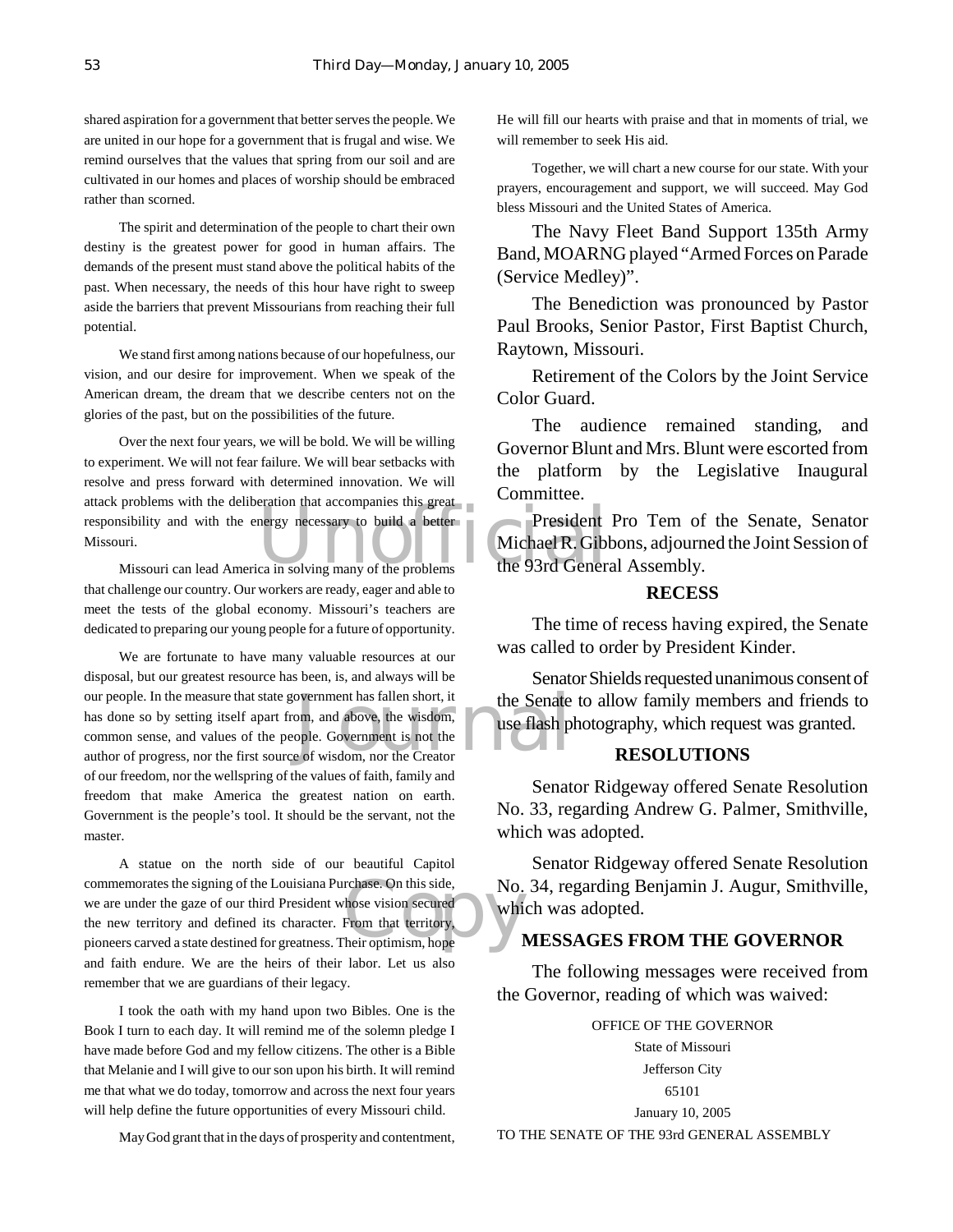#### OF THE STATE OF MISSOURI:

I hereby withdraw from your consideration the following appointments to office made by Governor Bob Holden and submitted to you on January 5, 2005 for your advice and consent:

Debra A. Adams, 116 Cedarcrest Drive, Lebanon, Laclede County, Missouri 65536, as a member of the Advisory Commission for Dental Hygienists, for a term ending March 22, 2006, and until her successor is duly appointed and qualified; vice, Tadd Greenfield, resigned.

Patricia A. Allen, Democrat, 832 Floyd Street, Kennett, Dunklin County, Missouri 63857, as a member of the Missouri Housing Development Commission, for a term ending October 13, 2007, and until her successor is duly appointed and qualified; vice, William Creech, term expired.

Linward Appling, 302 Ridgeway Drive, Jefferson City, Cole County, Missouri 65109, as a member of the Advisory Committee for 911 Service Oversight, for a term ending April 9, 2006, and until his successor is duly appointed and qualified; vice, Bryan Forbis, deceased.

Examples Landing Parkway, Cameron, County, Missouri 6<br>9, as a member of the State Board of Safety Board, for a<br>ling July 1, 2008, and until her successor is duly approached to a full the Kevin S. Cabi Cynthia W. Bald, 105 Eagles Landing Parkway, Cameron, Clinton County, Missouri 64429, as a member of the State Board of Cosmetology, for a term ending July 1, 2008, and until her successor is duly appointed and qualified; vice, reappointed to a full term.

Gregory S. Ballentine, 2135 Lightburne, Liberty, Clay County, Missouri 64068, as a member of the Advisory Committee for 911 Service Oversight, for a term ending April 9, 2008, and until his successor is duly appointed and qualified; vice, reappointed to a full term.

Louis City, M<br>
78 Glenwood Drive, Pevely, Review Board<br>
8 a member of the State successor is d<br>
19 a member of the State successor is d<br>
19 term expired. Charles D. Banks, Democrat, 678 Glenwood Drive, Pevely, Jefferson County, Missouri 63070, as a member of the State Environmental Improvement and Energy Resources Authority, for a term ending January 1, 2006, and until his successor is duly appointed and qualified; vice, reappointed to a full term.

qualified; vice, Janet<br>
Fulton, Callaway Agric<br>
Corrections Officer Deborah J. Barger, MSN, RN, 618 Greenbrier Road, Moberly, Randolph County, Missouri 65270, as a member of the Missouri State Board of Nursing, for a term ending June 1, 2005, and until her successor is duly appointed and qualified; vice, Janet Vanderpool, resigned.

Roger D. Beamer, 5586 Julie Street, Fulton, Callaway County, Missouri 65251, as a member of the Corrections Officer Certification Commission, for a term ending October 30, 2007, and until his successor is duly appointed and qualified; vice, reappointed to a full term.

Robert E. Bell, Republican, 43 Villa Coublay Drive, St. Louis, St. Louis County, Missouri 63131, as a member of the Health and Educational Facilities Authority of the State of Missouri, for a term ending July 30, 2008, and until his successor is duly appointed and qualified; vice, reappointed to a full term.

John Blass, 104-19 East Green Meadows Road, Columbia,

Boone County, Missouri 65203, as a member of the Missouri Head Injury Advisory Council, for a term ending May 12, 2007, and until his successor is duly appointed and qualified; vice, reappointed to a full term.

Robert D. Blitz, Democrat, 61 Portland, Frontenac, St. Louis County, Missouri 63131, as a member of the Regional Convention and Sports Complex Authority, for a term ending May 31, 2008, and until his successor is duly appointed and qualified; vice, Robert D. Blitz, withdrawn.

Gregory W. Booth, Democrat, 2908 Olde Worcester, St. Charles, St. Charles County, Missouri 63301, as a member of the St. Charles County Convention and Sports Facilities Authority, for a term ending April 27, 2010, and until his successor is duly appointed and qualified; vice, Roger L. Pryor, term expired.

Renate D. Brodecker, 211 North Olive Street, Eldon, Miller County, Missouri 65026, as a member of the Board of Therapeutic Massage, for a term ending June 17, 2007, and until her successor is duly appointed and qualified; vice, Christi Warner, term expired.

James E. Burlingame, 3834 West Seventh, Joplin, Jasper County, Missouri 64801, as a member of the Amusement Ride Safety Board, for a term ending April 17, 2009, and until his successor is duly appointed and qualified; vice, RSMo. 316.204.

Kevin S. Cahill, 7133 Stanford Avenue, University City, St. Louis County, Missouri 63130, as a member of the Bi-State Development Agency of the Missouri-Illinois Metropolitan District, for a term ending November 10, 2005, and until his successor is duly appointed and qualified; vice, Booker T. Rice, resigned.

David Charles Campbell, M.D., M.Ed., 3857 Utah Place, St. Louis City, Missouri 63116, as a member of the Drug Utilization Review Board, for a term ending October 15, 2008, and until his successor is duly appointed and qualified; vice, Harold H. Lurie, term expired.

William Carson, Democrat, 4424 Benton Boulevard, Kansas City, Jackson County, Missouri 64130, as a member of the Jackson County Sports Complex Authority, for a term ending July 15, 2009, and until his successor is duly appointed and qualified; vice, reappointed to a full term.

Jeffrey D. Case, Republican, 3735 Shelby 255, Shelbyville, Shelby County, Missouri 63469, as a member of the Missouri Agricultural and Small Business Development Authority, for a term ending June 30, 2009, and until his successor is duly appointed and qualified; vice, Robert Meyer, term expired.

Sherri Coleman, 1207 Bellevue Avenue, St. Louis, St. Louis County, Missouri 63117, as a member of the Missouri Head Injury Advisory Council, for a term ending May 12, 2007, and until her successor is duly appointed and qualified; vice, reappointed to a full term.

M. Jenise Comer, 7416 Richmond Avenue, Kansas City, Jackson County, Missouri 64133, as a member of the State Committee for Social Workers, for a term ending October 23, 2007,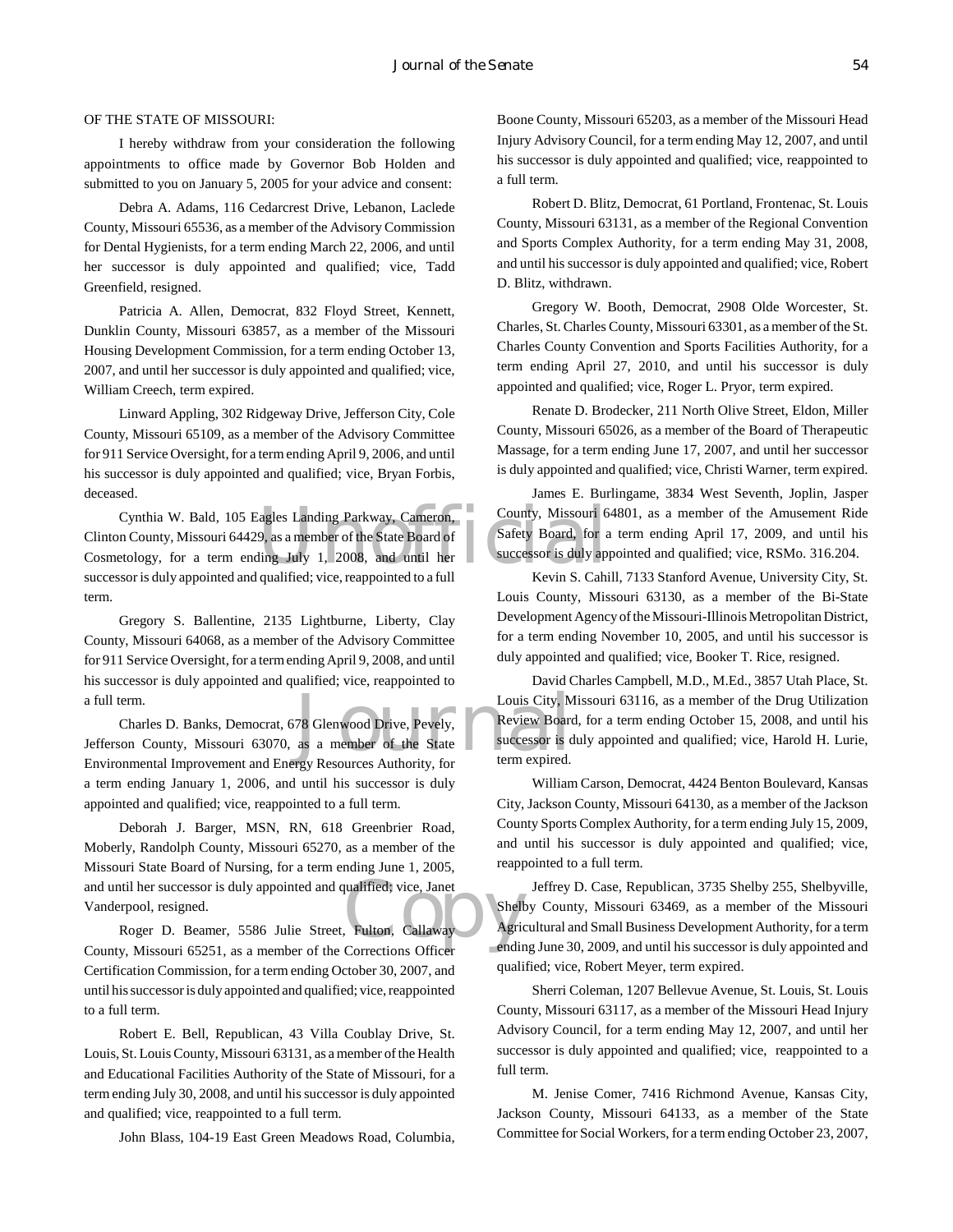and until her successor is duly appointed and qualified; vice, reappointed to a full term.

Thomas L. Cooling, 14307 Valley Meadow Court, East, Chesterfield, St. Louis County, Missouri 63017, as a member of the Seismic Safety Commission, for a term ending August 11, 2008, and until his successor is duly appointed and qualified; vice, Scott M. Olson, resigned.

James D. Corwin, 4901 Northwest Old Trail Road, Kansas City, Platte County, Missouri 64151, as a member of the Peace Officer Standards and Training Commission, for a term ending October 3, 2007, and until his successor is duly appointed and qualified; vice, Richard Easley, resigned.

Betty Council, 12437 Highway 63 S, Vienna, Maries County, Missouri 65582, as a member of the Missouri Head Injury Advisory Council, for a term ending May 12, 2005, and until her successor is duly appointed and qualified; vice, reappointed to a full term.

ending September 2, 2006, and until his successor is duly appointed<br>
and qualified; vice, reappointed to a full term.<br>
Linda R. Curbow, 512 Willowdale Court, Nixa, Christian<br>
County, Missouri 65714 as a member of the Misso Michael L. Craighead, M.D., Republican, 1100 Highland Ridge, Jefferson City, Cole County, Missouri 65109, as a member of the State Board of Registration for the Healing Arts, for a term and qualified; vice, reappointed to a full term.

Linda R. Curbow, 512 Willowdale Court, Nixa, Christian County, Missouri 65714, as a member of the Missouri Board of Examiners for Hearing Instrument Specialists, for a term ending January 11, 2008, and until her successor is duly appointed and qualified; vice, Joseph Mark Goffinet, resigned.

bruary 24, 2008, and until his 2007, and until<br>ied; vice, reappointed to a full<br>foling Sherry Hale, the County, Missenburgh County, Missen Richard H. Dahl, Republican, 209 Amador Avenue, Jefferson City, Cole County, Missouri 65109, as a member of the Missouri Investment Trust, for a term ending February 24, 2008, and until his successor is duly appointed and qualified; vice, reappointed to a full term.

Gene H. Dexter, Ph.D., 620 Northwest Cortland Drive, Blue Springs, Jackson County, Missouri 64015, as a public member of the Committee for Professional Counselors, for a term ending August 28, 2008, and until his successor is duly appointed and qualified; vice, reappointed to a full term.

Safety Board, for a Harri<br>successor is duly<br>deceased. Dave Edwards, 702 Maxine, Crane, Stone County, Missouri 65633, as a member of the Amusement Ride Safety Board, for a term ending April 15, 2005, and until his successor is duly appointed and qualified; vice, Darrell D. Nash, deceased.

Linda A. Engelmann, 805 Melrose Lane, Liberty, Clay County, Missouri 64068, as a member of the Missouri Board of Examiners for Hearing Instrument Specialists, for a term ending January 11, 2007, and until her successor is duly appointed and qualified; vice, Homer W. Miller, resigned.

Michelle T. Esswein, Independent, 4420 Firelight Drive, St. Louis, St. Louis County, Missouri 63129, as a member of the Missouri Women's Council, for a term ending December 6, 2007, and until her successor is duly appointed and qualified; vice, Carolyn Laundry, resigned.

John L. Evans, Republican, 3789 Southeast Highway 33, Lathrop, Clinton County, Missouri 64465, as a member of the Amusement Ride Safety Board, for a term ending April 17, 2009, and until his successor is duly appointed and qualified; vice, reappointed to a full term.

Debra F. Fink, D.D.S., 7849 Balson Avenue, University City, St. Louis County, Missouri 63130, as a member of the Missouri Dental Board, for a term ending October 16, 2009, and until her successor is duly appointed and qualified; vice, Rolfe C. McCoy, D.D.S., term expired.

Douglas J. Fitzwater, M.D., Republican, 1120 County Highway 523, Caruthersville, Pemiscot County, Missouri 63830, as a member of the State Board of Registration for the Healing Arts, for a term ending September 3, 2007, and until his successor is duly appointed and qualified; vice, William D. Owens, resigned.

Bill I. Foster, Republican, 1328 County Road 442, Poplar Bluff, Butler County, Missouri 63901, as a employer representative for the Labor and Industrial Relations Commission, for a term ending July 24, 2010, and until his successor is duly appointed and qualified; vice, Kenneth D. Legan, term expired.

Carol Ann Freeman, 6273 Highway MM, Cabool, Texas County, Missouri 65689, as a member of the Advisory Committee for 911 Service Oversight, for a term ending April 9, 2008, and until her successor is duly appointed and qualified; vice, reappointed to a full term.

Margaret Freeman, 831 Hart Street, Poplar Bluff, Butler County, Missouri 63901, as a member of the Missouri Planning Council on Developmental Disabilities, for a term ending June 30, 2007, and until her successor is duly appointed and qualified; vice, Sherry Hale, term expired.

John S. Gaal, 211 Spring Oaks Court, Ballwin, St. Louis County, Missouri 63011, as a member of the Missouri Training and Employment Council, for a term ending August 28, 2008, and until his successor is duly appointed and qualified; vice, reappointed to a full term.

William G. Gillespie, Independent, 7328 Ravinia Drive, St. Louis, St. Louis County, Missouri 63121, as a member of the Harris-Stowe State College Board of Regents, for a term ending July 28, 2010, and until his successor is duly appointed and qualified; vice, reappointed to a full term.

Phillip L. Gould, 102 Lake Forest, St. Louis, St. Louis County, Missouri 63117, as a member of the Seismic Safety Commission, for a term ending August 11, 2008, and until his successor is duly appointed and qualified; vice, reappointed to a full term.

Melba R. Hale, 14285 Trailtop Drive, Chesterfield, St. Louis County, Missouri 63017, as a member of the Advisory Council for Professional Physical Therapists, for a term ending October 1, 2007, and until her successor is duly appointed and qualified; vice, reappointed to a full term.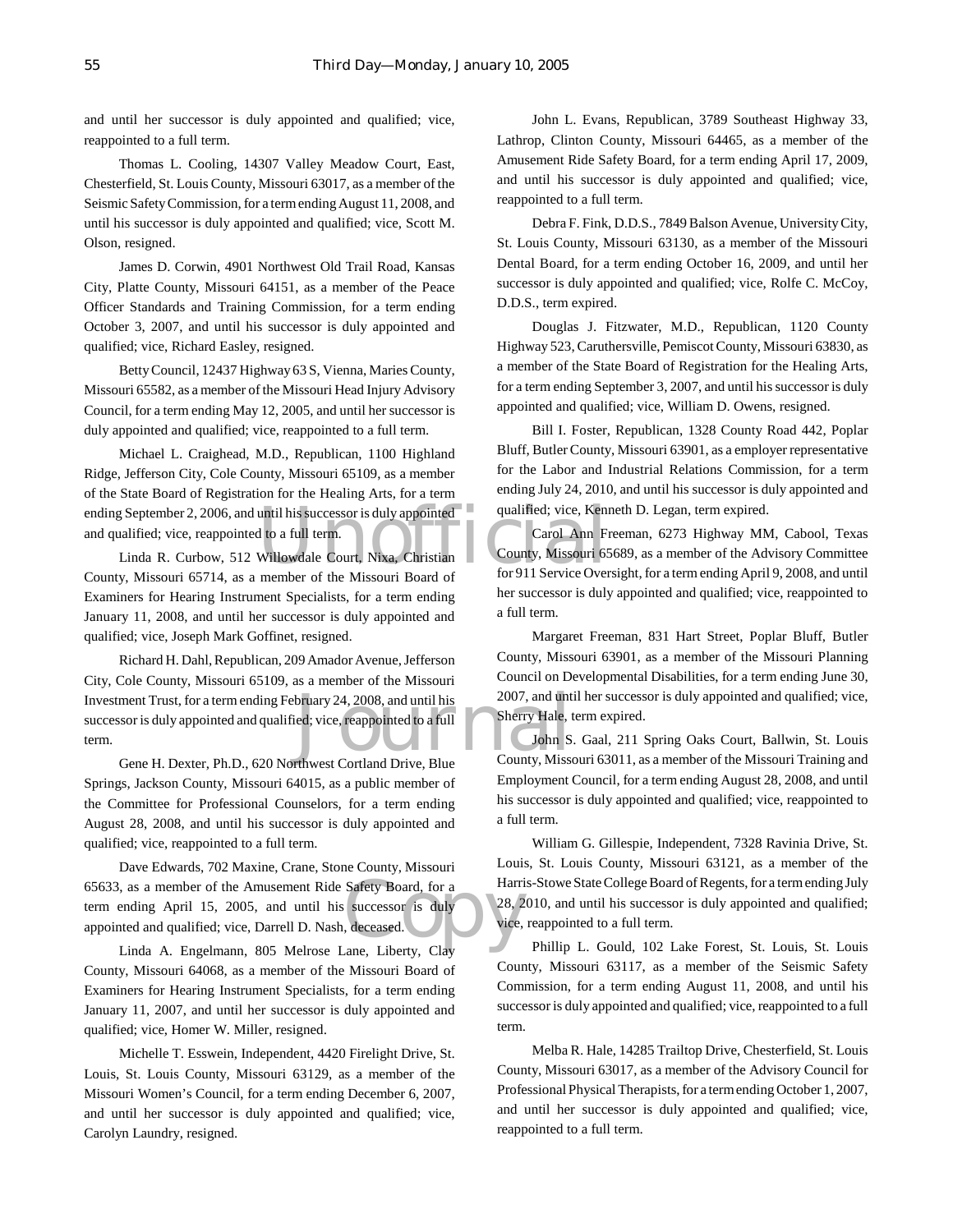James M. Harig, Republican, 106 Old Logging Road, Labadie, Franklin County, Missouri 63055, as a member of the Amusement Ride Safety Board, for a term ending April 17, 2009, and until his successor is duly appointed and qualified; vice, reappointed to a full term.

John G. Harper, M.Ed., CRC, LPC, 2813 Burrwood Drive, Columbia, Boone County, Missouri 65203, as a member of the Missouri Planning Council on Developmental Disabilities, for a term ending June 30, 2006, and until his successor is duly appointed and qualified; vice, Gregory Solum, resigned.

James A. Hendren, Democrat, 10950 West Bradley Lane, Rocheport, Boone County, Missouri 65279, as a member of the Missouri Real Estate Appraisers Commission, for a term ending September 12, 2007, and until his successor is duly appointed and qualified; vice, reappointed to a full term.

David B. Henson, Ph.D., 340 Tomahawk Road, Post Office Box 29, Jefferson City, Cole County, Missouri 65102-0029, as a member of the Missouri Higher Education Loan Authority, for a term ending October 22, 2009, and until his successor is duly appointed and qualified; vice, Allan Purdy, resigned.

appointed and qualified; vice, Allan Purdy, resigned. The reappointed to a full<br>
Steven R. Hermann, 115 Holly Drive, Webster Groves, St.<br>
Louis County, Missouri 63119, as a member of the Seismic Safety<br>
County, Missouri 65 Steven R. Hermann, 115 Holly Drive, Webster Groves, St. Louis County, Missouri 63119, as a member of the Seismic Safety successor is duly appointed and qualified; vice, reappointed to a full term.

Joan Kelly Horn, 2017 S. Grand Blvd. #104, St. Louis City, Missouri 63104, as a member of the Life Sciences Research Board, for a term ending April 8, 2008, and until her successor is duly appointed and qualified; vice, Joan Kelly Horn, withdrawn.

elly Horn, withdrawn. until his succe<br>
uddin Court, Manchester, St. Woodson, ten<br>
member of the Life Sciences<br>
April 8, 2006, and until his Jackson Cour John M. Houghton, Ph.D., #1 Duddin Court, Manchester, St. Louis County, Missouri 63021, as a member of the Life Sciences Research Board, for a term ending April 8, 2006, and until his successor is duly appointed and qualified; vice, John M. Houghton, Ph.D., withdrawn.

successor is duly appointed and qualified; vice, Karen Sylvara, term Scien<br>
Expired. Joel T. Jeffries, M.D., Republican, 1401 South Purdy Lane. Columbia, Boone County, Missouri 65201, as a member of the Donald L. James, D.O., Republican, 10381 Stoltz Road, Rolla, Phelps County, Missouri 65401, as a member of the State Board of Health, for a term ending October 13, 2008, and until his successor is duly appointed and qualified; vice, Karen Sylvara, term expired.

Joel T. Jeffries, M.D., Republican, 1401 South Purdy Lane, Board of Probation and Parole, for a term ending August 16, 2006, and until his successor is duly appointed and qualified; vice, DonnaWhite, resigned.

Christel H. Johnson, 7420 Washington, Kansas City, Jackson County, Missouri 64114, as a member of the Advisory Council for Professional Physical Therapists, for a term ending October 7, 2007, and until her successor is duly appointed and qualified; vice, reappointed to a full term.

Glenda Kremer, County Road 403, Post Office Box 33, Loose

Creek, Osage County, Missouri 65054, as a member of the Missouri Planning Council on Developmental Disabilities, for a term ending June 30, 2007, and until her successor is duly appointed and qualified; vice, reappointed to a full term.

Richard D. LaBore, 1421 Woodhue Drive, St. Louis, St. Louis County, Missouri 63126, as a member of the Bi-State Development Agency of the Missouri-Illinois Metropolitan District, for a term ending November 11, 2008, and until his successor is duly appointed and qualified; vice, Elizabeth Van Uum, term expired.

Donald D. Landon, 2065 South Cedarbrook, Springfield, Greene County, Missouri 65804, as a member of the Seismic Safety Commission, for a term ending August 11, 2006, and until his successor is duly appointed and qualified; vice, Susan I. Green, resigned.

Susan B. Lile, 524 Hickory Hollow Lane, Kirkwood, St. Louis County, Missouri 63122, as a member of the Committee for Professional Counselors, for a term ending August 28, 2008, and until her successor is duly appointed and qualified; vice, reappointed to a full term.

Sheldon Lee Lineback, 337 Hutton Lane, Jefferson City, Cole County, Missouri 65101, as a member of the Missouri Head Injury Advisory Council, for a term ending May 12, 2007, and until his successor is duly appointed and qualified; vice, Donna Gunning, term expired.

Allen I. Logan, 7720 Underhill Drive, St. Louis, St. Louis County, Missouri 63133, as a student representative of the Board of Curators of Lincoln University, for a term ending May 1, 2006, and until his successor is duly appointed and qualified; vice, Leonard Woodson, term expired.

Peggy D. Loman, 909 Northeast Willow Court, Oak Grove, Jackson County, Missouri 64075, as a member of the Advisory Committee for 911 Service Oversight, for a term ending April 9, 2008, and until her successor is duly appointed and qualified; vice, reappointed to a full term.

William J. Longmore, Ph.D., 517 Beaucaire Drive, Warson Woods, St. Louis County, Missouri 63122, as a member of the Life Sciences Research Board, for a term ending April 8, 2008, and until his successor is duly appointed and qualified; vice, William J. Longmore, Ph.D., withdrawn.

J. Beto Lopez, Democrat, 5724 Northeast Quartz Drive, Lee's Summit, Jackson County, Missouri 64064, as a member of the Jackson County Sports Complex Authority, for a term ending July 15, 2007, and until his successor is duly appointed and qualified; vice, John R. Bondon, term expired.

Jeffrey A. Marlow, 1100 La Guille Court, Apartment B, Rolla, Phelps County, Missouri 65401, as a member of the Missouri Planning Council on Developmental Disabilities, for a term ending June 30, 2007, and until his successor is duly appointed and qualified; vice, Gary Stevens, term expired.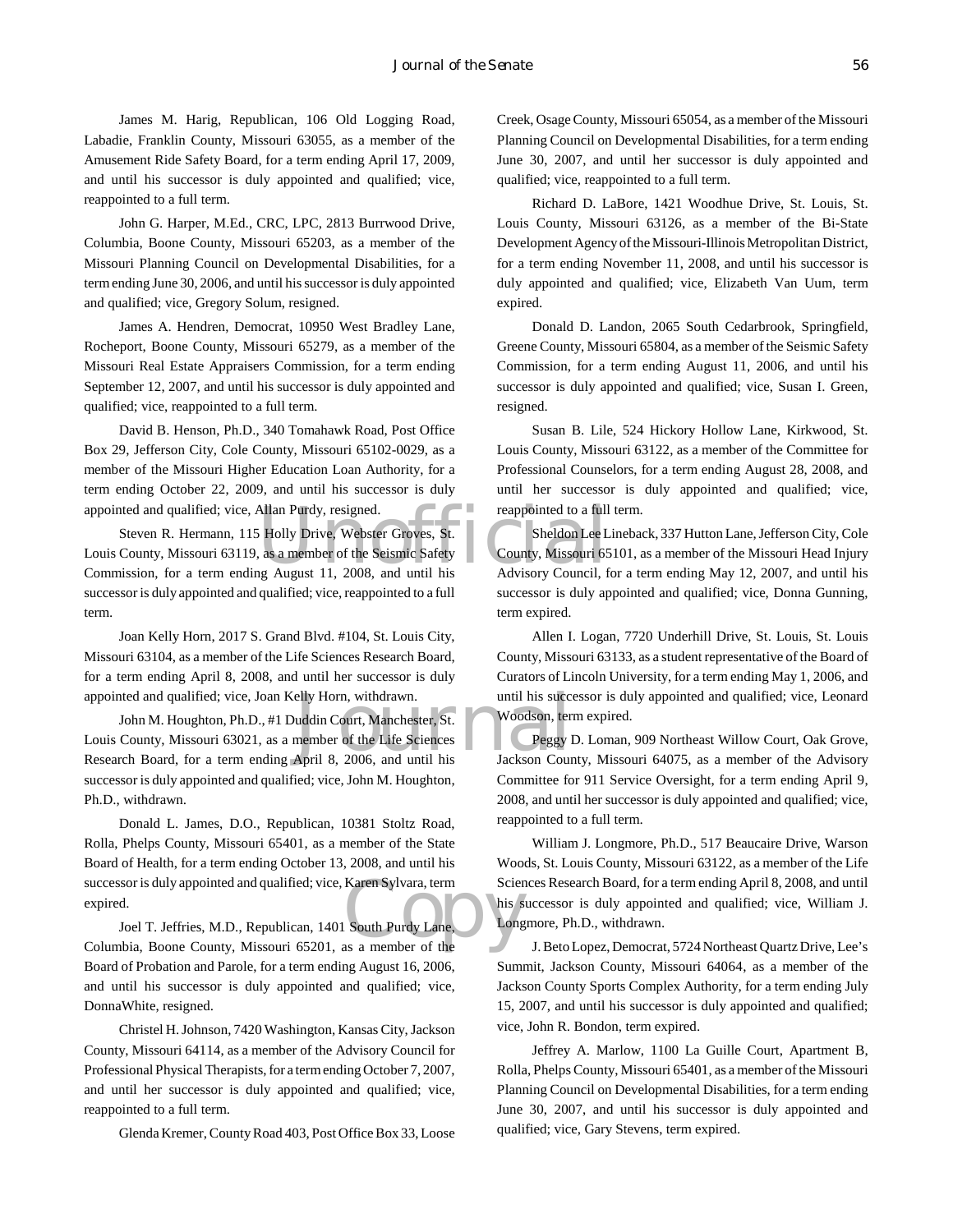Michael A. Marx, 4173 Fairburn Court, St. Louis, St. Louis County, Missouri 63129, as a member of the Seismic Safety Commission, for a term ending August 11, 2008, and until his successor is duly appointed and qualified; vice, reappointed to a full term.

Nick L. Matherly, Republican, 12899 Highway DD, Post Office Box 310, Cabool, Texas County, Missouri 65687, as a member of the Land Reclamation Commission, for a term ending September 28, 2007, and until his successor is duly appointed and qualified; vice, Carol Wicks, resigned.

Arlene V. McClendon, 6231 Hancock Street, Berkeley, St. Louis County, Missouri 63134, as a member of the State Board of Barber Examiners, for a term ending April 25, 2008, and until her successor is duly appointed and qualified; vice, reappointed to a full term.

Mary E. McEniry, 213 North Ventura, Apartment 12, Jefferson City, Cole County, Missouri 65109, as Ombudsman Child Advocate of the Children's Protection and Services, for a term ending December 7, 2010, and until her successor is duly appointed and qualified; vice, RSMo. 37.705.

and qualified; vice, RSMo. 37.705.<br>
Charles E. Mitchell, Democrat, 19349 MR 971, Holliday, County, Missouri 6<br>
Monroe County, Missouri 65258, as a member of the Missouri Neglect Review Boa<br>
Agricultural and Small Business Charles E. Mitchell, Democrat, 19349 MR 971, Holliday, Monroe County, Missouri 65258, as a member of the Missouri ending June 30, 2008, and until his successor is duly appointed and qualified; vice, Christina Norton, term expired.

qualified; vice, Robert Allan Tom Garnett,<br>least 15th Street Place, Oak Boone County<br>4075, as a member of the Commission, Robert Allan Morantz, M.D., 17100 Highland Ridge Drive, Belton, Cass County, Missouri 64012, as a member of the Life Sciences Research Board, for a term ending April 8, 2008, and until his successor is duly appointed and qualified; vice, Robert Allan Morantz, M.D., withdrawn.

Randy D. Mosier, 1402 Southeast 15th Street Place, Oak Grove, Jackson County, Missouri 64075, as a member of the Personnel Advisory Board, for a term ending July 13, 2008, and until his successor is duly appointed and qualified; vice, Monica Anthony, resigned.

uri State Board of Nursing, for a term ending October 1, 2008, term<br>
ntil her successor is duly appointed and qualified; vice, appo<br>
inted to a full term.<br>
Anthony R. Myers, 623 West Columbia, Farmington, St. Cour Teri A. Murray, Ph.D., R.N., 948 Sprinters Row Drive, Florissant, St. Louis County, Missouri 63034, as a member of the Missouri State Board of Nursing, for a term ending October 1, 2008, and until her successor is duly appointed and qualified; vice, reappointed to a full term.

Francois County, Missouri 63649, as a member of the Missouri Training and Employment Council, for a term ending August 28, 2008, and until his successor is duly appointed and qualified; vice, reappointed to a full term.

Carl D. Nelson, 2616 Mitchel Avenue, St. Joseph, Buchanan County, Missouri 64507, as a member of the Board of Therapeutic Massage, for a term ending June 17, 2006, and until his successor is duly appointed and qualified; vice, Elizabeth Miller, term expired.

Tina A. Odo, Republican, 19242 St. Albans Valley Drive,

Glencoe, St. Louis County, Missouri 63038, as a member of the Missouri Public Entity Risk Management Board of Trustees, for a term ending July 15, 2007, and until her successor is duly appointed and qualified; vice, reappointed to a full term.

Esther E. Otto, 709 Cannonbury Drive, Webster Groves, St. Louis County, Missouri 63119, as a member of the Missouri Head Injury Advisory Council, for a term ending May 12, 2007, and until her successor is duly appointed and qualified; vice, Donald Claycomb, term expired.

John Thornton Park, Ph.D., 650 Holmes Lane, Rolla, Phelps County, Missouri 65401, as a member of the Life Sciences Research Board, for a term ending April 8, 2006, and until his successor is duly appointed and qualified; vice, John Thornton Park, Ph.D., withdrawn.

Deborah U. Parsons, 2709 Lilac Drive, Jefferson City, Cole County, Missouri 65109, as a member of the Missouri Planning Council on Developmental Disabilities, for a term ending June 30, 2007, and until her successor is duly appointed and qualified; vice, reappointed to a full term.

Peggy Tuter Pearl, C.H.E., 847 Pickwick, Springfield, Greene County, Missouri 65804, as a member of the Child Abuse and Neglect Review Board, for a term ending April 17, 2006, and until her successor is duly appointed and qualified; vice, Lynne Dresner, term expired.

Douglas A. Potts, Sr., Republican, 2915 Meramec Street, St. Louis City, Missouri 63118, as a member of the Missouri Real Estate Appraisers Commission, for a term ending September 12, 2005, and until his successor is duly appointed and qualified; vice, Tom Garnett, resigned.

Diane Leigh Priest, 7681 East Sunnydale Drive, Columbia, Boone County, Missouri 65201, as a member of the Seismic Safety Commission, for a term ending August 11, 2008, and until her successor is duly appointed and qualified; vice, reappointed to a full term.

Caroline L. Pufalt, Democrat, 13415 Land O Woods Drive #3, Chesterfield, St. Louis County, Missouri 63141, as a member of the Air Conservation Commission of the State of Missouri, for a term ending October 13, 2005, and until her successor is duly appointed and qualified; vice, Caroline L. Pufalt, withdrawn.

Paul K. Rainsberger, 2401 Hillshire Drive, Columbia, Boone County, Missouri 65203, as a member of the Personnel Advisory Board, for a term ending July 31, 2010, and until his successor is duly appointed and qualified; vice, Paul Boudreau, term expired.

Kathleen C. Reardon, 15 Lakeforest Drive, St. Louis, St. Louis County, Missouri 63117, as a member of the Children's Trust Fund Board, for a term ending September 15, 2007, and until her successor is duly appointed and qualified; vice, W. Dudley McCarter, term expired.

Tracy M. Reed, D.P.M., Democrat, 14291 Riverfront Drive, Florissant, St. Louis County, Missouri 63034, as a member of the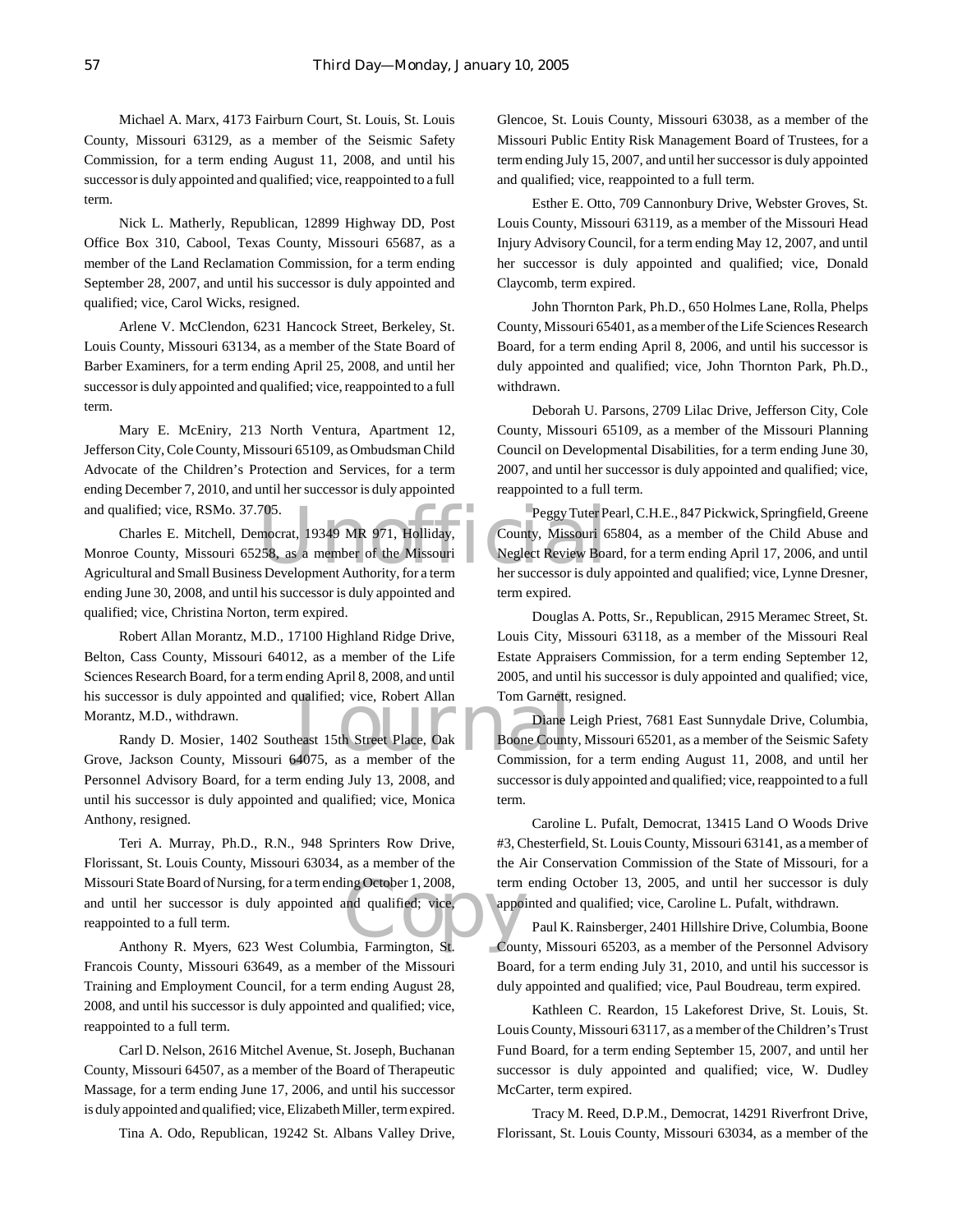State Board of Podiatric Medicine, for a term ending July 1, 2008, and until her successor is duly appointed and qualified; vice, reappointed to a full term.

Kimberly R. Riley, 3700 Benton Boulevard, Kansas City, Jackson County, Missouri 64128, as a member of the Missouri Planning Council on Developmental Disabilities, for a term ending June 30, 2007, and until her successor is duly appointed and qualified; vice, Terrie Fox, term expired.

Diane Janice Seif, 4341 NE Maplegate Drive, Lee's Summit, Jackson County, Missouri 64064, as a member of the Life Sciences Research Board, for a term ending April 8, 2008, and until her successor is duly appointed and qualified; vice, Diane Janice Seif, withdrawn.

Joyce Shaul, 54598 Brickhouse Road, Jamestown, Moniteau County, Missouri 65046, as a member of the Missouri Head Injury Advisory Council, for a term ending May 12, 2007, and until her successor is duly appointed and qualified; vice, reappointed to a full term.

Lawrence County, Missouri 65712, as a member of the Missouri County, Missouri 65<br>
Head Injury Advisory Council, for a term ending May 12, 2006, and<br>
until her successor is duly appointed and qualified; vice, John<br>
Scherr, Charity F. Shelton, 1419 McVey Street, Mt. Vernon, Head Injury Advisory Council, for a term ending May 12, 2006, and until her successor is duly appointed and qualified; vice, John Scherr, resigned.

Shelly R. Shetley, 310 Northeast 94th Street, Apartment 118, Kansas City, Jackson County, Missouri 64155, as a member of the Missouri Planning Council on Developmental Disabilities, for a term ending June 30, 2006, and until his successor is duly appointed and qualified; vice, Malinda Crane, resigned.

Samuel L. Shipman, 5525 Bagnall Drive, Jefferson City, Cole Reginal<br>
1999, Missouri 65109, as a member of the Corrections Officer<br>
Cole County, Cole County, Injury Advisory<br>
1991, Successor is duly appointed and qualified; County, Missouri 65109, as a member of the Corrections Officer Certification Commission, for a term ending October 30, 2007, and until his successor is duly appointed and qualified; vice, reappointed to a full term.

Thomas L. Slaight, 4361 East Berkeley St., Springfield, Greene County, Missouri 65809, as a member of the Life Sciences Research Board, for a term ending April 8, 2006, and until his successor is duly appointed and qualified; vice, Thomas L. Slaight, withdrawn.

Dr., Wildwood, St.<br>
f the Missouri Head<br>
y 12, 2007, and until for a Charles P. Smith, 2426 Maple Crossing Dr., Wildwood, St. Louis County, Missouri 63011, as a member of the Missouri Head Injury Advisory Council, for a term ending May 12, 2007, and until his successor is duly appointed and qualified; vice, reappointed to a full term.

Richard H. Strecker, 2204 Julie Lane, Jefferson City, Cole County, Missouri 65109, as a member of the Missouri Planning Council on Developmental Disabilities, for a term ending June 30, 2006, and until his successor is duly appointed and qualified; vice, Terry Jackson, resigned.

Conrad H. Sutton, 2758 State Route 76, #1, Willow Springs, Howell County, Missouri 65793, as a member of the Corrections Officer Certification Commission, for a term ending October 30, 2007, and until his successor is duly appointed and qualified; vice, reappointed to a full term.

Sherri Talbott, 6113 Queens Court, House Springs, Jefferson County, Missouri 63051, as a member of the Public School Retirement System of Missouri, Board of Trustees, for a term ending August 28, 2006, and until her successor is duly appointed and qualified; vice, Sherri Talbott, withdrawn.

Mary Zabawa Taylor, 7036 Westmoreland, St. Louis, St. Louis County, Missouri 63130, as a member of the Child Abuse and Neglect Review Board, for a term ending April 27, 2007, and until her successor is duly appointed and qualified; vice, Karen Pack, term expired.

Akilis M. Theoharidis, D.P.M., Republican, 5987 North Kansas Avenue, Gladstone, Clay County, Missouri 64119, as a member of the State Board of Podiatric Medicine, for a term ending July 1, 2006, and until his successor is duly appointed and qualified; vice, Donald E. Clark, deceased.

Cheryl Thruston, 215 Dover Street, Jefferson City, Cole County, Missouri 65109, as a member of the Missouri Training and Employment Council, for a term ending August 28, 2008, and until her successor is duly appointed and qualified; vice, reappointed to a full term.

Hillred Kay Thurston, R.N., 1010 Meadow Lane, Dexter, Stoddard County, Missouri 63841, as a member of the Missouri State Board of Nursing, for a term ending June 1, 2008, and until her successor is duly appointed and qualified; vice, reappointed to a full term.

Reginald H. Turnbull, 135 Forest Hill Avenue, Jefferson City, Cole County, Missouri 65109, as a member of the Missouri Head Injury Advisory Council, for a term ending May 12, 2007, and until his successor is duly appointed and qualified; vice, Shera Kafka, term expired.

Deborah K. Waller, 225 Bradley, Sikeston, Scott County, Missouri 63801, as a member of the State Board of Cosmetology, for a term ending August 14, 2008, and until her successor is duly appointed and qualified; vice, reappointed to a full term.

Clifford I. Whipple, Republican, 2721 South Claremont, Springfield, Greene County, Missouri 65804, as a member of the Health and Educational Facilities Authority of the State of Missouri, for a term ending July 30, 2009, and until his successor is duly appointed and qualified; vice, reappointed to a full term.

Donald L. Wolff, Democrat, 11732 Tarrytown, Creve Coeur, St. Louis County, Missouri 63141, as a member of the Harris-Stowe State College Board of Regents, for a term ending July 28, 2010, and until his successor is duly appointed and qualified; vice, reappointed to a full term.

A. Marie Young, 7232 North Monroe, Gladstone, Clay County, Missouri 64119, as a member of the Missouri Training and Employment Council, for a term ending August 28, 2008, and until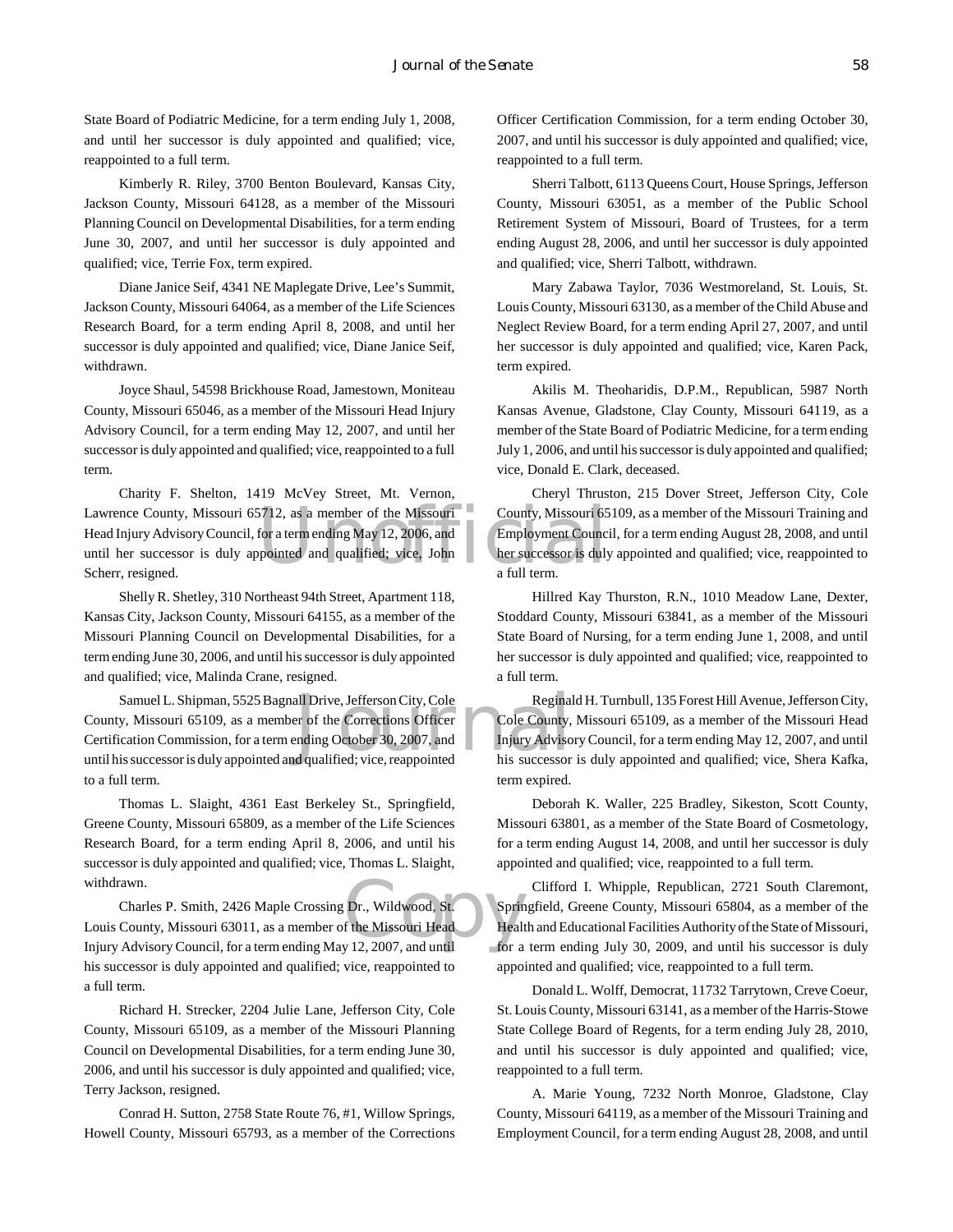her successor is duly appointed and qualified; vice, reappointed to a full term.

Respectfully submitted,

#### MATT BLUNT

#### Governor

Also,

OFFICE OF THE GOVERNOR State of Missouri Jefferson City 65101 January 10, 2005

TO THE SENATE OF THE 93rd GENERAL ASSEMBLY OF THE STATE OF MISSOURI:

I have the honor to transmit to you herewith for your advice and consent the following appointment:

Registration within the Department of Economic Development, for Larry Crawto<br>
a term ending at the pleasure of the Governor, and until her<br>
successor is duly appointed and qualified.<br>
Respectfully submitted, and until his Alison Craighead, 1100 Highland Ridge, Jefferson City, Cole County, Missouri 65109, as Director of the Division of Professional a term ending at the pleasure of the Governor, and until her successor is duly appointed and qualified.

Respectfully submitted,

MATT BLUNT Governor

Also,

OFFICE OF THE GOVERNOR State of Missouri

> 65101 January 10, 2005

**JOUrnal** TO THE SENATE OF THE 93rd GENERAL ASSEMBLY OF THE STATE OF MISSOURI:

I have the honor to transmit to you herewith for your advice and consent the following appointment:

Fred. Fred Farrell, 968 West Highway C, Charleston, Mississippi County, Missouri 63834, as Director of the Department of Agriculture, for a term ending at the pleasure of the Governor, and until his successor is duly appointed and qualified.

Respectfully submitted, MATT BLUNT Governor

Also,

OFFICE OF THE GOVERNOR State of Missouri Jefferson City 65101 January 10, 2005

TO THE SENATE OF THE 93rd GENERAL ASSEMBLY OF THE STATE OF MISSOURI:

I have the honor to transmit to you herewith for your advice and consent the following appointment:

Michael N. Keathley, 1011 Ridgetop Drive, Dexter, Stoddard County, Missouri 63841, as Commissioner of the Office of Administration, for a term ending at the pleasure of the Governor, and until his successor is duly appointed and qualified.

Respectfully submitted,

MATT BLUNT Governor

Also,

OFFICE OF THE GOVERNOR State of Missouri Jefferson City

65101

January 10, 2005

TO THE SENATE OF THE 93rd GENERAL ASSEMBLY OF THE STATE OF MISSOURI:

I have the honor to transmit to you herewith for your advice and consent the following appointment:

Larry Crawford, 54731 Bird Haven Road, Centertown, Moniteau County, Missouri, 65023, as Director of the Department of Corrections, for a term ending at the pleasure of the Governor, and until his successor is duly appointed and qualified.

> Respectfully submitted, MATT BLUNT

> > Governor

Also,

OFFICE OF THE GOVERNOR

State of Missouri Jefferson City 65101 January 10, 2005

TO THE SENATE OF THE 93rd GENERAL ASSEMBLY OF THE STATE OF MISSOURI:

I have the honor to transmit to you herewith for your advice and consent the following appointment:

Trish Vincent, 1744 Brookside Blvd., Jefferson City, Cole County, Missouri 65101, as Director of the Department of Revenue, for a term ending at the pleasure of the Governor, and until her successor is duly appointed and qualified.

> Respectfully submitted, MATT BLUNT Governor

President Pro Tem Gibbons referred the appointments of Alison Craighead; Fred Ferrell; Michael N. Keathley; Larry Crawford; and Trish Vincent to the Committee on Gubernatorial Appointments.

Jefferson City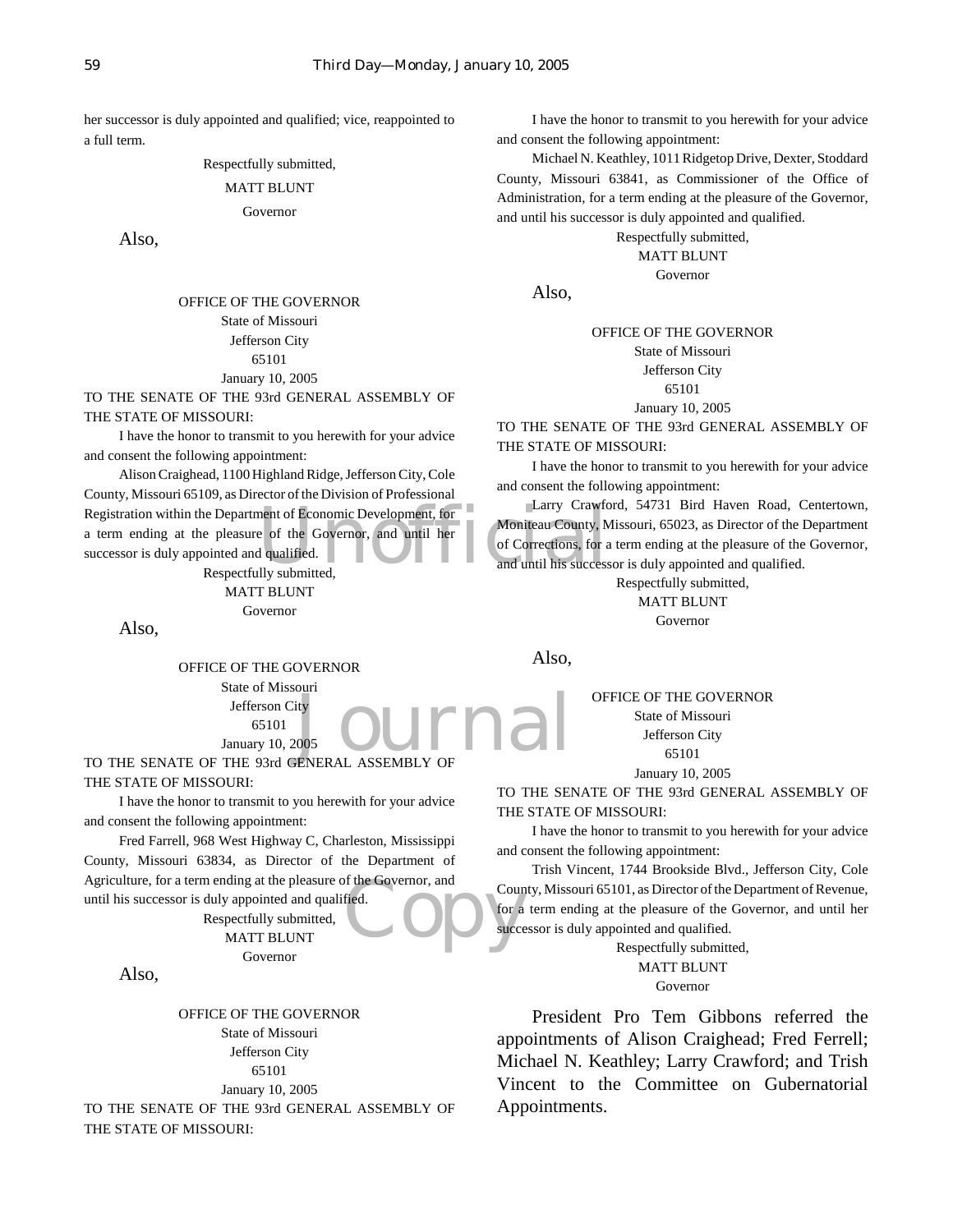#### **COMMUNICATIONS**

President Pro Tem Gibbons submitted the following hearing schedule:

| <b>SENATE HEARING SCHEDULE</b> |
|--------------------------------|
| 93rd GENERAL ASSEMBLY          |
| <b>FIRST REGULAR SESSION</b>   |
| <b>JANUARY 10, 2005</b>        |

|               | Monday                                                                                          | <b>Tuesday</b>                                                                                             | Wednesday                                                                                                                           | Thursday                                                                                                                  | Dear Lieutenant Gov                                                                                                                                                                                |
|---------------|-------------------------------------------------------------------------------------------------|------------------------------------------------------------------------------------------------------------|-------------------------------------------------------------------------------------------------------------------------------------|---------------------------------------------------------------------------------------------------------------------------|----------------------------------------------------------------------------------------------------------------------------------------------------------------------------------------------------|
| 8:00<br>a.m.  |                                                                                                 | Appropriations<br>SCR <sub>2</sub><br>(Gross)                                                              | Appropriations<br>SCR <sub>2</sub><br>(Gross)                                                                                       |                                                                                                                           | As a result of r<br>correspondence shal<br><b>State Senate-District</b><br>2005.<br>It has been an<br>16th Senatorial Disti<br>Treasurer, I look<br>Missourians in this r<br>to public service and |
| 8:30<br>a.m.  |                                                                                                 | Commerce, Energy and the<br>Environment<br>SL<br>(Klindt)<br>Transportation<br>SCR <sub>1</sub><br>(Dolan) | Gubernatorial<br>Appointments<br>SL.<br>(Gibbons)<br>Aging, Families, Mental and<br>Public Health<br>SCR <sub>1</sub><br>(Champion) | Rules, Joint Rules,<br><b>Resolutions and Ethics</b><br>SL.<br>(Shields)<br>Ways and Means<br>SCR <sub>1</sub><br>(Vogel) |                                                                                                                                                                                                    |
| 12:30<br>p.m. | Appropriations<br>SCR <sub>2</sub><br>(Gross)                                                   |                                                                                                            |                                                                                                                                     |                                                                                                                           |                                                                                                                                                                                                    |
| 1:00<br>p.m.  |                                                                                                 |                                                                                                            | Agriculture, Conservation,<br>Parks and Natural Resources<br>SCR <sub>1</sub><br>(Clemens)                                          |                                                                                                                           |                                                                                                                                                                                                    |
| 1:30<br>p.m.  | Financial and<br>Governmental<br>Organizations and<br>Elections<br>SL<br>(Scott)                |                                                                                                            |                                                                                                                                     |                                                                                                                           |                                                                                                                                                                                                    |
| 2:00<br>p.m.  | Governmental<br>Accountability and<br><b>Fiscal Oversight</b><br>SCR <sub>1</sub><br>(Cauthorn) | Education<br>SCR <sub>1</sub><br>(Nodler)                                                                  | Small Business, Insurance<br>and Industrial Relations<br>SCR <sub>1</sub><br>(Loudon)                                               |                                                                                                                           | icial<br><b>INTRO</b>                                                                                                                                                                              |
| 3:00<br>p.m.  |                                                                                                 | Pensions, Veterans' Affairs<br>and General Laws<br>SL.<br>(Crowell)                                        | Economic Development,<br>Tourism and Local<br>Government<br>SL<br>(Griesheimer)                                                     |                                                                                                                           |                                                                                                                                                                                                    |
| 7:00<br>p.m.  | Judiciary and Civil<br>and Criminal                                                             |                                                                                                            |                                                                                                                                     |                                                                                                                           | Senator De                                                                                                                                                                                         |
|               | Jurisprudence<br>SL<br>(Bartle)                                                                 |                                                                                                            |                                                                                                                                     |                                                                                                                           | Mayor Francis                                                                                                                                                                                      |

SL - Senate Lounge<br>SCR 1 - Senate Committee Rm. 1, Room 118<br>SCR 2 - Senate Committee Rm. 2, Room 119

### **INTRODUCTION OF BILLS**

The following Bills were read the 1st time and ordered printed:

#### **SB 158**–By Cauthorn.

prescription monitoring program, with penalty<br>provisions and an effective date. An Act to amend chapter 195, RSMo, by adding thereto eight new sections relating to a provisions and an effective date.

#### **SB 159**–By Cauthorn.

An Act to repeal section 195.017, RSMo, and to enact in lieu thereof one new section relating to drug regulations.

#### **COMMUNICATIONS**

Senator Steelman submitted the following:

January 5, 2005

#### **VIA HAND-DELIVERY**

The Honorable Joe Maxwell Lieutenant Governor of Missouri State Capitol Bldg. Jefferson City, MO

Dear Lieutenant Governor Maxwell:

As a result of my election to the Office of State Treasurer, this correspondence shall serve as my resignation from the Missouri State Senate-District 16, effective 11:40 a.m., Monday, January 10, 2005.

It has been an honor and a privilege to serve the people of the 16th Senatorial District. As I assume the office of Missouri's State Treasurer, I look forward to the years ahead and serving Missourians in this new capacity. Thank you for your commitment to public service and good luck with your future endeavors.

Sincerely,

/s/ Sarah Steelman Sarah Steelman

#### **INTRODUCTIONS OF GUESTS**

Senator Dougherty introduced to the Senate, Mayor Francis Slay and Jeff Rainford, St. Louis City.

Senat<br> **Journal Senat Senat Senat Senat Senat Senat Senat Senat** Senator Champion introduced to the Senate, Bill Magers, Springfield.

Senator Klindt introduced to the Senate, his brother and sister-in-law, Michael and Laura Klindt, Bethany.

Senator Engler introduced to the Senate, his parents, Fritz and Norma Engler; and his aunt and uncle, Bill and Carla Akins, Festus; his sister, Laurie Livingstone and her husband, Mike, Valley Park; his cousins, Debbie and Steve Schaeffer, Hillsboro; and friends from St. Francois County and the Third Senatorial District.

Senator Taylor introduced to the Senate, his wife, Gay, Shell Knob; his mother, Dorothy Taylor, Sarcoxie; and Bill and Lola Craig, Bentonville, Arkansas.

Senator Stouffer introduced to the Senate,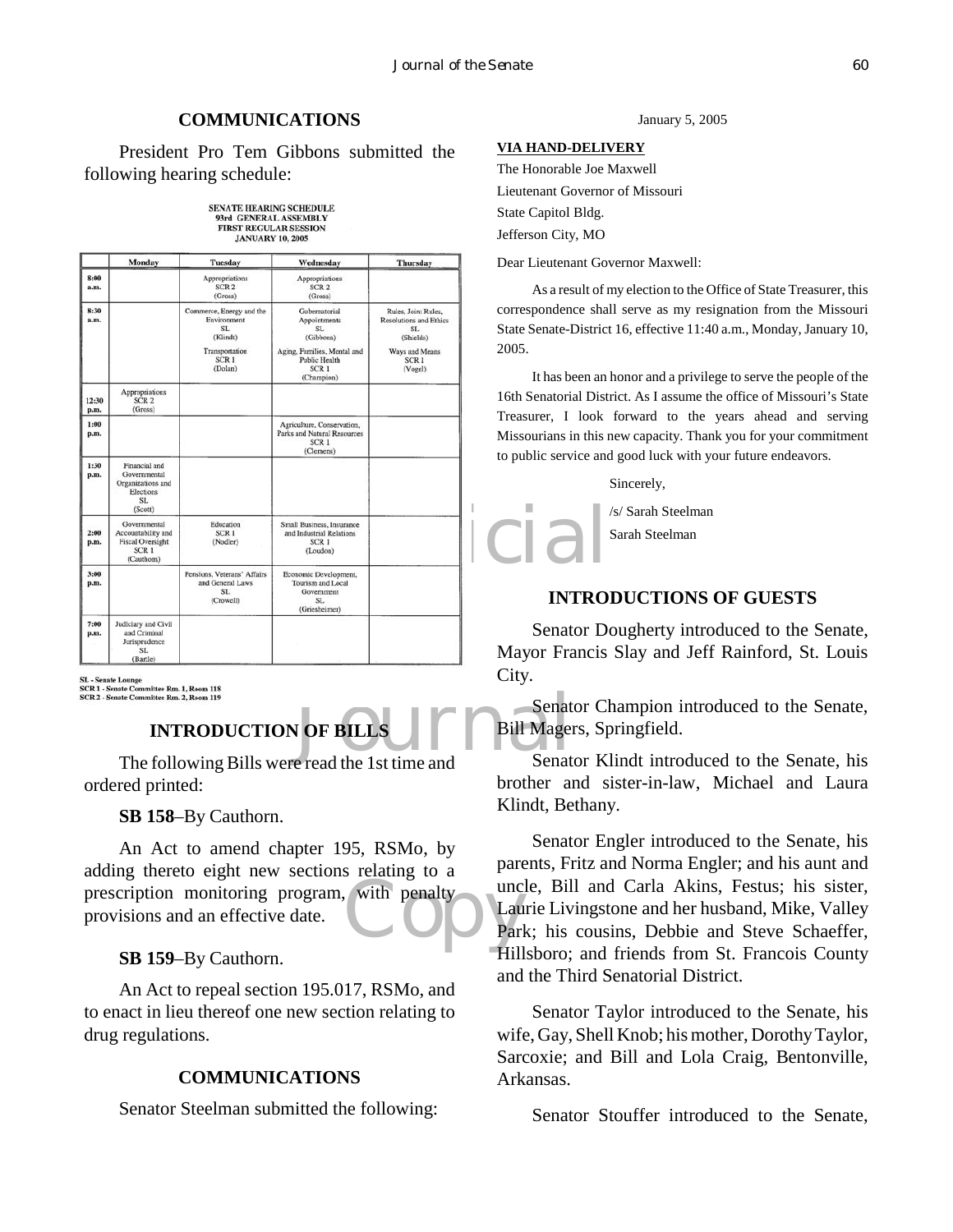Nelson Heil, Norborne; Barc and Nancy Staton, Carrollton; and Gary and Donna Clarkson, and Evelyn and Erica Falls, La Plata.

Senator Ridgeway introduced to the Senate, former State Representative Fred Pouche, and his wife, Marty, Platte County; and former State Representative Patrick Naeger, Perry County.

Senator Shields introduced to the Senate, his parents, Charles E. and Rosalie Shields, Independence.

Senator Mayer introduced to the Senate, his uncle, Robert McDonald; and cousins, Robin and Carl Kestler, St. Louis.

and Elizabeth, and their granddaughter, Dana<br>
McFarlane, St. Louis.<br>
Senator Kennedy introduced to the Senate, Grote St. Char Senator Dougherty introduced to the Senate, his wife, Beverly, their daughters, Erica, Bridget McFarlane, St. Louis.

Senator Kennedy introduced to the Senate, James, Mary, John and Sue Sinclair, St. Louis.

Senator Ridgeway introduced to the Senate, Gabby Glossip, Barrett DeLong, Daniel Williams and Fred Juergens, Smithville.

The I<br>
Senator Gross introduced to the Senate, Helen<br>
gar, St. Louis County.<br>
Senator Gauthern, introduced to the Senate pieces Pai Finegar, St. Louis County.

Senator Cauthorn introduced to the Senate, Lucie Le Coz, France; and Andy and Douglas Morris, Hannibal.

Ed and Door, and Sharon Birkman, Union; and Ed and Shirley Hillhouse, Pacific. Senator Griesheimer introduced to the Senate, Kent and Nancy Bruder, Gerald; Neil and Debbie Shirley Hillhouse, Pacific.

Senator Griesheimer introduced to the Senate, his sons, Aaron, Washington; and Sean, Overland Park, Kansas; Robert and Roberta Moune, Dennis and Marilyn Wynne, and John and Linda Fischer, Washington.

Senator Griesheimer introduced to the Senate, Denise Kleekamp and Jerry Moune, Washington; and Greg Caldwell, Labadie.

On behalf of Senator Scott, Senator Vogel introduced to the Senate, Mayor Jerry Marti and his wife, Debbie, Lamar.

Senator Coleman introduced to the Senate, Patricia Bingham, St. Louis.

Senator Taylor introduced to the Senate, his son, Charles, and Ginger Harrison, Springfield; Chelsea, Jack and Hannah Corp, Sparta; and Denny White, Joplin.

Senator Mayer introduced to the Senate, his sons, Dustin, Daniel and Jason, Natalie Jackson, Tabitha Jones, Jesse Miller, Julie Lancaster, John Hunter and Michael LaBrot, Dexter; Mr. and Mrs. Jerry Paul Coombs, and Paul T. Coombs, Kennett; and Mary Ruth Boone and the Dexter High School Choir.

Senator Gross introduced to the Senate, former State Representative Jon Bennett and Christine Grote, St. Charles.

Senator Griesheimer introduced to the Senate, his wife, Rita, and their daughter, Michelle, Washington.

The President introduced to the Senate, his brothers, Frank, Mark and James Kinder; his sisters-in-law, Lori Ann, Barbara and Rosie; his nieces, Paige, Molly, Emelia, Louisa and Hannah Kinder and Melinda Choffat; his nephews, Jimmy, Will, Hunter and Nick Kinder; Carolyn, Eric, Bjorn, Erika, Brett, and Carly Preummer; Dr. William, Trisha, Elizabeth, Andrew and Will LaFoe; Dr. Richard and Becky Kies, and Vince and Diane Diebold, Cape Girardeau.

Senator Bartle introduced to the Senate, Mayor Steve Steiner, Blue Springs.

Senator Shields introduced to the Senate, former State Representative Laurie Donovan, Florissant; and Megan, Jeanne and Mike Pfanders, Clever.

On motion of Senator Shields, the Senate adjourned under the rules.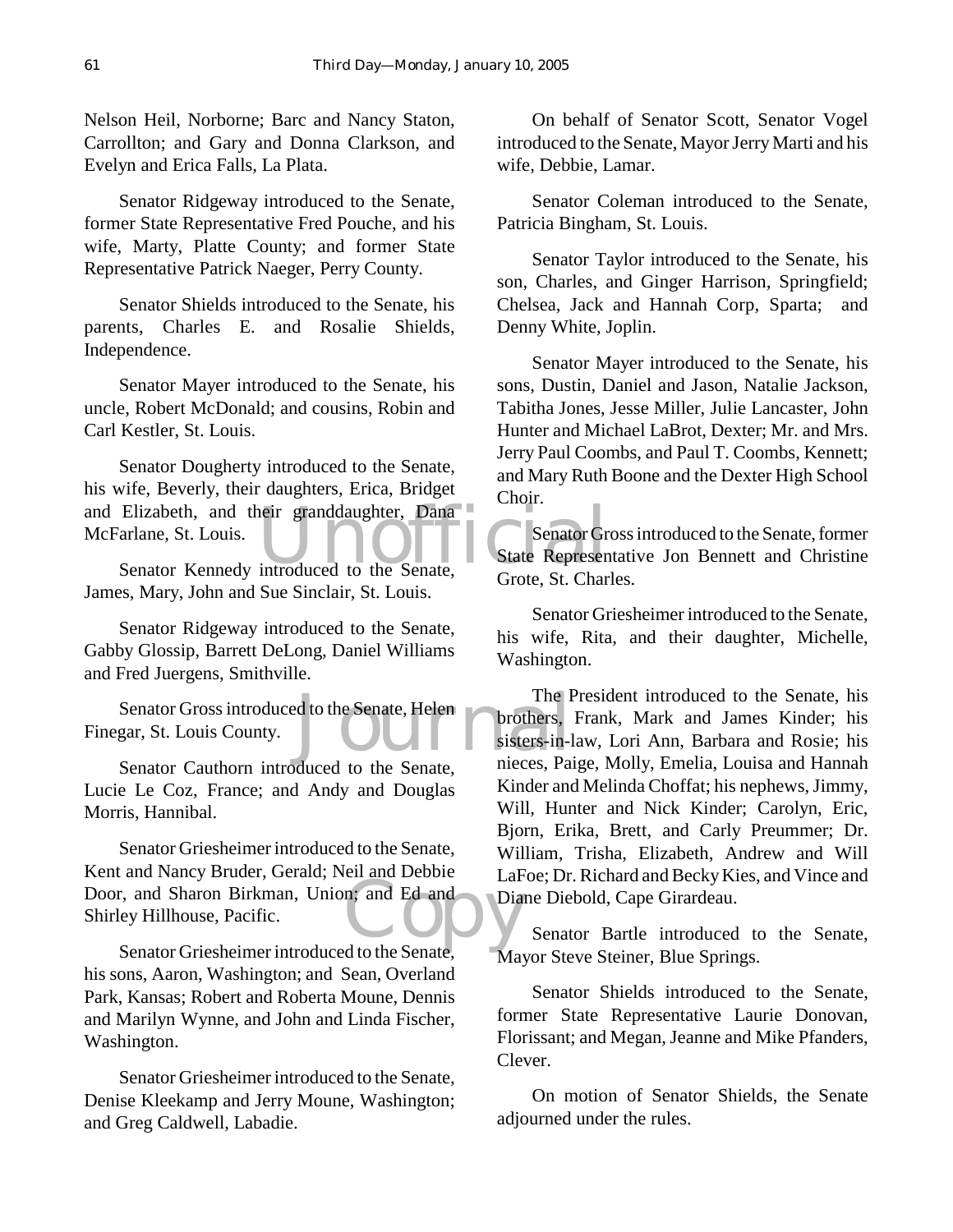#### SENATE CALENDAR  $\overline{\phantom{a}}$

#### FOURTH DAY–TUESDAY, JANUARY 11, 2005  $\overline{\phantom{a}}$

#### FORMAL CALENDAR

#### SECOND READING OF SENATE BILLS

Unofi Journ Copys SB 1-Loudon, et al SB 2-Loudon and Gross SB 3-Loudon SB 4-Klindt SB 5-Klindt SB 6-Klindt SB 7-Dougherty SB 8-Dougherty SB 9-Dougherty SB 10-Cauthorn, et al SB 11-Cauthorn SB 12-Cauthorn and Klindt SB 13-Kennedy SB 14-Kennedy SB 15-Kennedy SB 16-Coleman SB 17-Coleman SB 18-Coleman SB 19-Shields SB 20-Shields SB 21-Shields SB 22-Griesheimer SB 23-Griesheimer and Kennedy SB 24-Griesheimer SB 25-Champion, et al SB 26-Champion and Wheeler SB 27-Champion SB 28-Dolan SB 29-Dolan SB 30-Dolan SB 31-Bartle SB 32-Bartle SB 33-Bartle SB 34-Clemens SB 36-Nodler SB 37-Nodler SB 38-Nodler and Taylor SB 39-Bray SB 40-Bray SB 41-Bray SB 42-Days SB 43-Days SB 44-Wheeler and Bray SB 45-Purgason SB 46-Purgason SB 47-Crowell SB 48-Crowell SB 49-Crowell SB 50-Taylor and Nodler SB 51-Taylor and Callahan SB 52-Loudon SB 53-Loudon SB 54-Loudon SB 55-Klindt SB 56-Klindt SB 57-Klindt SB 58-Dougherty SB 59-Dougherty SB 60-Dougherty SB 61-Cauthorn SB 62-Cauthorn SB 63-Cauthorn SB 64-Kennedy SB 65-Coleman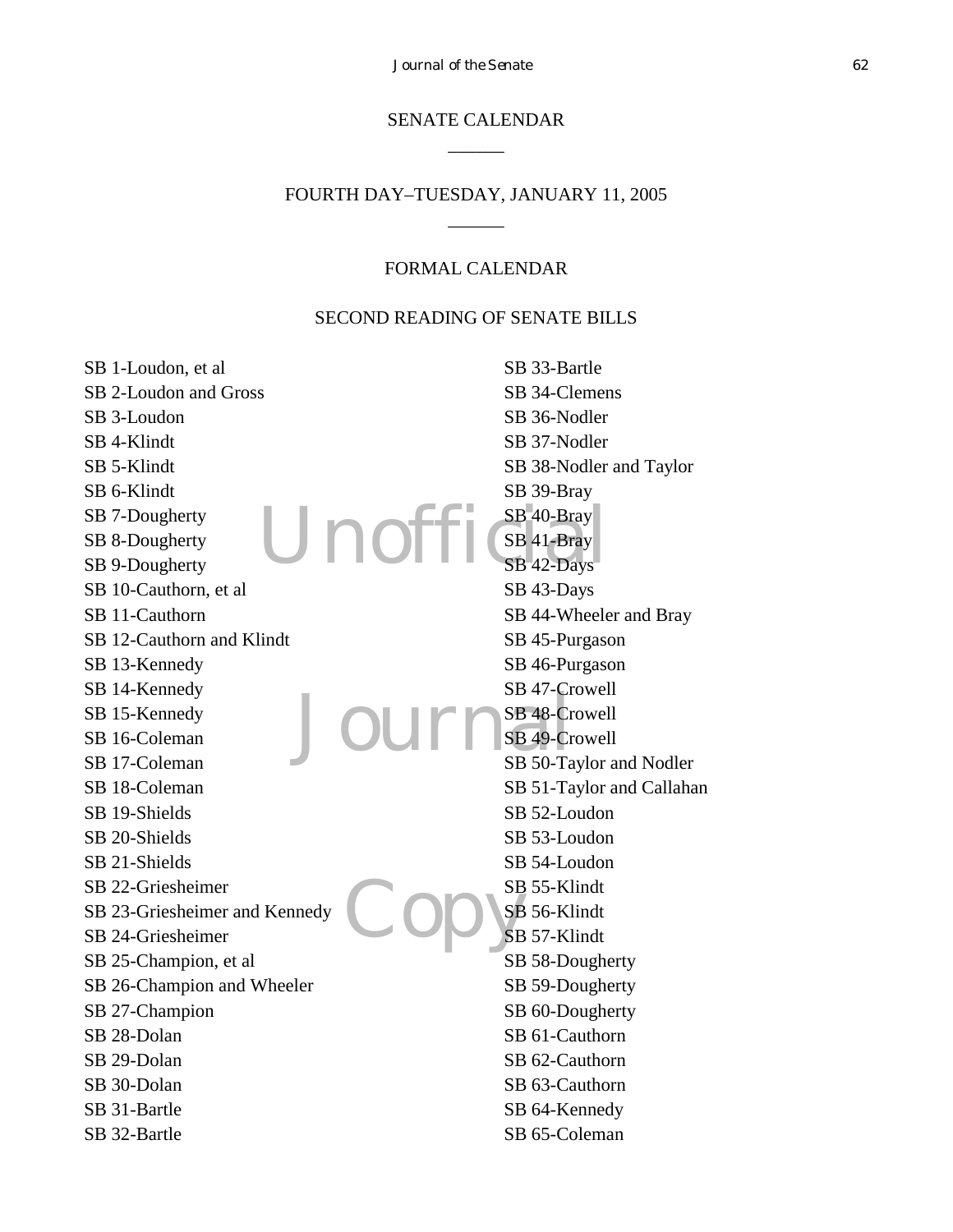Unoff Jourr Copys SB 66-Coleman SB 67-Coleman SB 68-Shields SB 69-Shields and Wheeler SB 70-Shields SB 71-Griesheimer SB 72-Griesheimer SB 73-Champion SB 74-Champion SB 75-Champion and Wheeler SB 76-Dolan SB 77-Dolan SB 78-Dolan SB 79-Bartle SB 80-Bartle SB 81-Bartle SB 82-Bray SB 83-Bray SB 84-Bray SB 85-Crowell SB 86-Crowell SB 87-Klindt SB 88-Klindt SB 89-Dougherty SB 90-Dougherty SB 91-Dougherty SB 92-Cauthorn SB 93-Cauthorn SB 94-Cauthorn SB 95-Coleman SB 96-Coleman SB 97-Coleman and Champion SB 98-Champion, et al SB 99-Champion SB 100-Champion SB 101-Dolan SB 102-Bartle SB 103-Bartle SB 104-Bartle SB 105-Bray SB 106-Bray SB 107-Bray SB 108-Dougherty SB 109-Dougherty SB 110-Dougherty SB 111-Cauthorn SB 112-Coleman SB 113-Coleman SB 114-Champion SB 115-Bartle SB 116-Bartle SB 118-Bray SB 119-Bray SB 120-Bray SB 121-Bray SB 122-Nodler SB 123-Bartle SB 124-Nodler SB 125-Taylor SB 128-Coleman SB 129-Vogel SB 130-Clemens SB 131-Loudon SB 132-Ridgeway SB 133-Loudon and Gross SB 134-Wheeler SB 135-Wheeler SB 136-Champion SB 137-Taylor SB 138-Wheeler SB 139-Wheeler SB 140-Days SB 141-Nodler SB 142-Gross SB 143-Gross SB 144-Gross SB 145-Dougherty SB 146-Dougherty SB 147-Cauthorn SB 148-Nodler SB 149-Nodler SB 150-Green SB 151-Green SB 152-Wilson